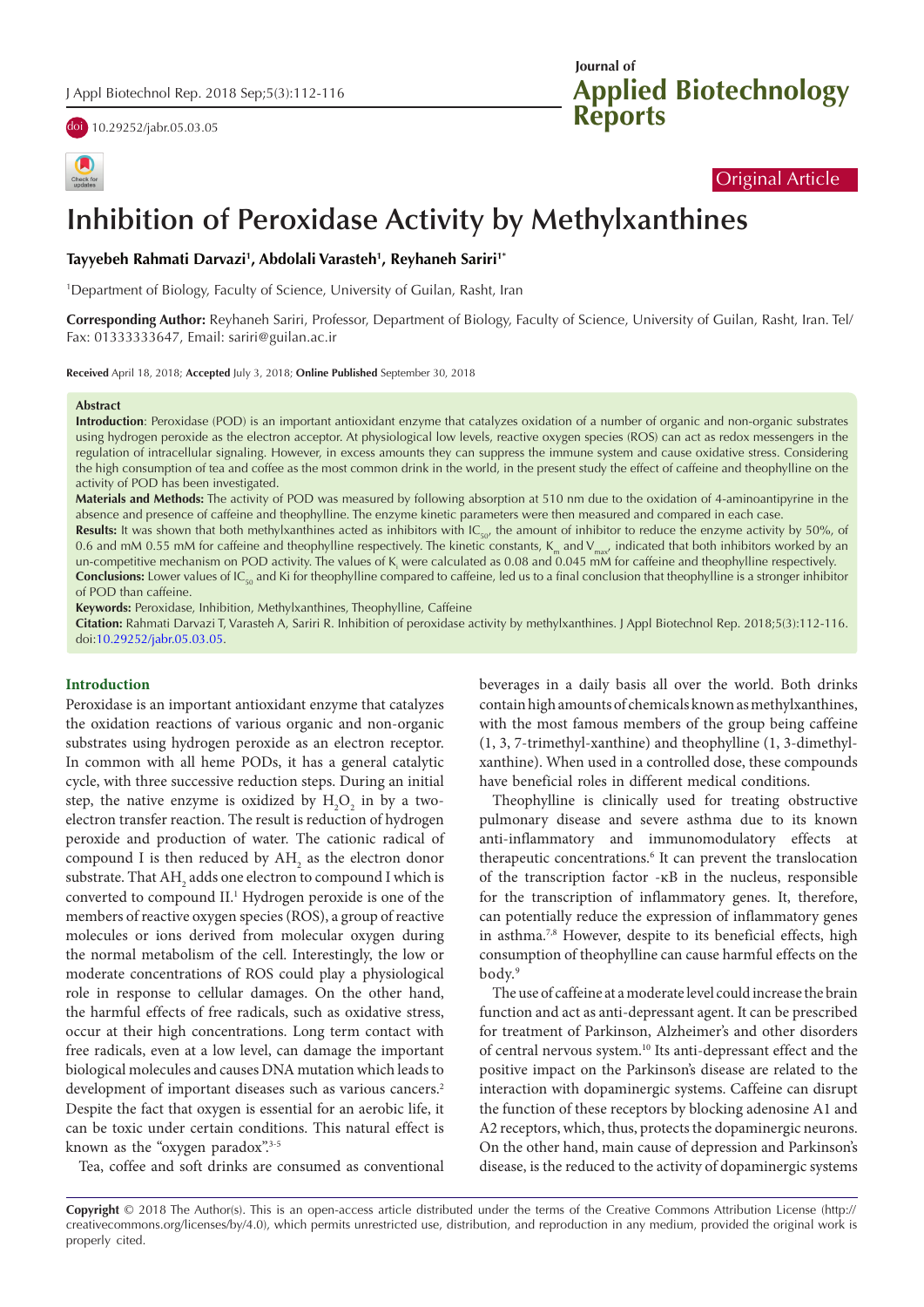and destruction of dopaminergic neurons. Blocking these receptors, gives the molecule an analgesic effect.<sup>11,12</sup> Caffeine can also exhibit antioxidant activity through inhibition of lipid peroxidation, an action which opposes the function of ROS. However, the overuse of caffeine can be harmful, increasing the chance of oxidative stress and lipid peroxidation. It has been demonstrated that chronic administration of caffeine could significantly increase activities of hepatic antioxidant enzymes of Ehrlich ascites tumor-bearing mice.<sup>13</sup> The aim of our present research was investigating the possible effect of two most commonly used methylxanthines, caffeine and theophylline, on biological activity of POD in vitro.

# **Materials and Methods**

## Materials

*Arthromyces ramosus* POD, caffeine, theophylline and 4-aminoantipyrine were purchased from Sigma-Aldrich, phenol supplied from Merck and hydrogen peroxide 30% from Dr. Mojallali Chemical Industry. The potassium phosphate buffer was prepared freshly in the laboratory. The UV-Visible spectrophotometer was model 3000 Ultrospec from Pharmacia Company.

## Assay of Peroxidase Activity

The activity of POD was measured by the Caesar's method with a slight modification.14 One microliter of enzyme solution was added to the reaction solution containing 340 μL phenol 0.17 M, 1.7 μL of hydrogen peroxide 1.7 mM, 4-amino antipyrine 2.5 mM (1, 2, 3, 5, 8, 10, 15, 20, 30, 50, 100 μM) and potassium phosphate buffer 0.2 M (pH 7.2). A chromogen product was formed as the result of POD catalyzed oxidation of 4-amino antipyrine in the presence of phenol and hydrogen peroxide. Formation of the product was then followed by recording the change of absorption (ΔA/min) of the mixture at 510 nm and 25°C for 3 minutes.15 The Michaelis-Menten and Lineweaver-Burk plots were obtained using the average value obtained from these data and the kinetic constants,  $K_m$  and  $V_{max}$ , were calculated accordingly. Each experimental stage was repeated in triplicate.

#### Enzyme Inhibition

In this experiment, the concentrations of phenol, hydrogen peroxide and 4-amino antipyrine (100 μM, saturation concentration) were kept constant and the inhibitor concentration varied from 0.2 to 2 mM for caffeine and 0.25 to 1.5 mM for theophylline. As mention before, in this study we repeated the test three times. The results indicated a reduced activity of the enzyme in both cases. Using the average results, plots of inhibition and dose-response were obtained for each inhibitor.

#### Kinetic Parameters

The value of  $IC_{50}$  was calculated from the dose-response plot for each inhibitor. In order to study the type of inhibition and validate  $K_m$  and  $V_{marg}$ , the enzyme activity at different concentrations of substrate (from 1 to 100  $\mu$ M) and constant concentration of each inhibitor was measured. To measure values of kinetic constants and investigate the type of inhibition,

## i.e. partial or complete, the linear plots, Lineweaver-Burk and Dixon, were obtained for both inhibitors.

### **Results**

According to the results, different concentrations of both caffeine and theophylline reduced the activity of POD (Figure 1).

# Determination of Kinetic Parameters,  $K_{m}$  and  $V_{max}$

The values of  $K<sub>m</sub>$  and  $V<sub>max</sub>$  were calculated from Lineweaver-Burk plots in the absence and presence of inhibitors (Figure 2 and Figure 3 for caffeine and theophylline respectively). The kinetic parameters thus obtained are compared in Table 1.

To determine accuracy of  $K<sub>m</sub>$  and  $V<sub>max</sub>$ , Hanes–Woolf plots were also plotted in the presence and absence of each inhibitor at their  $\text{IC}_{_{50}}$  and  $\text{K}_{_{\text{m}}}$  and  $\text{V}_{_{\text{max}}}$  were extracted from them too. It was noticed that  $K_{m}$  and  $V_{max}$  values calculated by both Hanes–Woolf and Lineweaver-Burk plots exactly confirmed each other. The plots and kinetic constants are not presented here.

It is known that the Lineweaver-Burk plot is linear for both partial and complete inhibition and is not suitable, therefore, to show the type of inhibition. However, Dixon plot (1/V against [I]) is only linear if a complete inhibition is occurred. It is, thus, one of the best ways to exactly confirm partial or complete inhibition.15 Figure 4 and Figure 5 show the Dixon



Figure 1. Reduction of Peroxidase Activity in the Presence of 0.1-2 mM of Caffeine and 0.15-1.5 mM of Theophylline at 25°C.



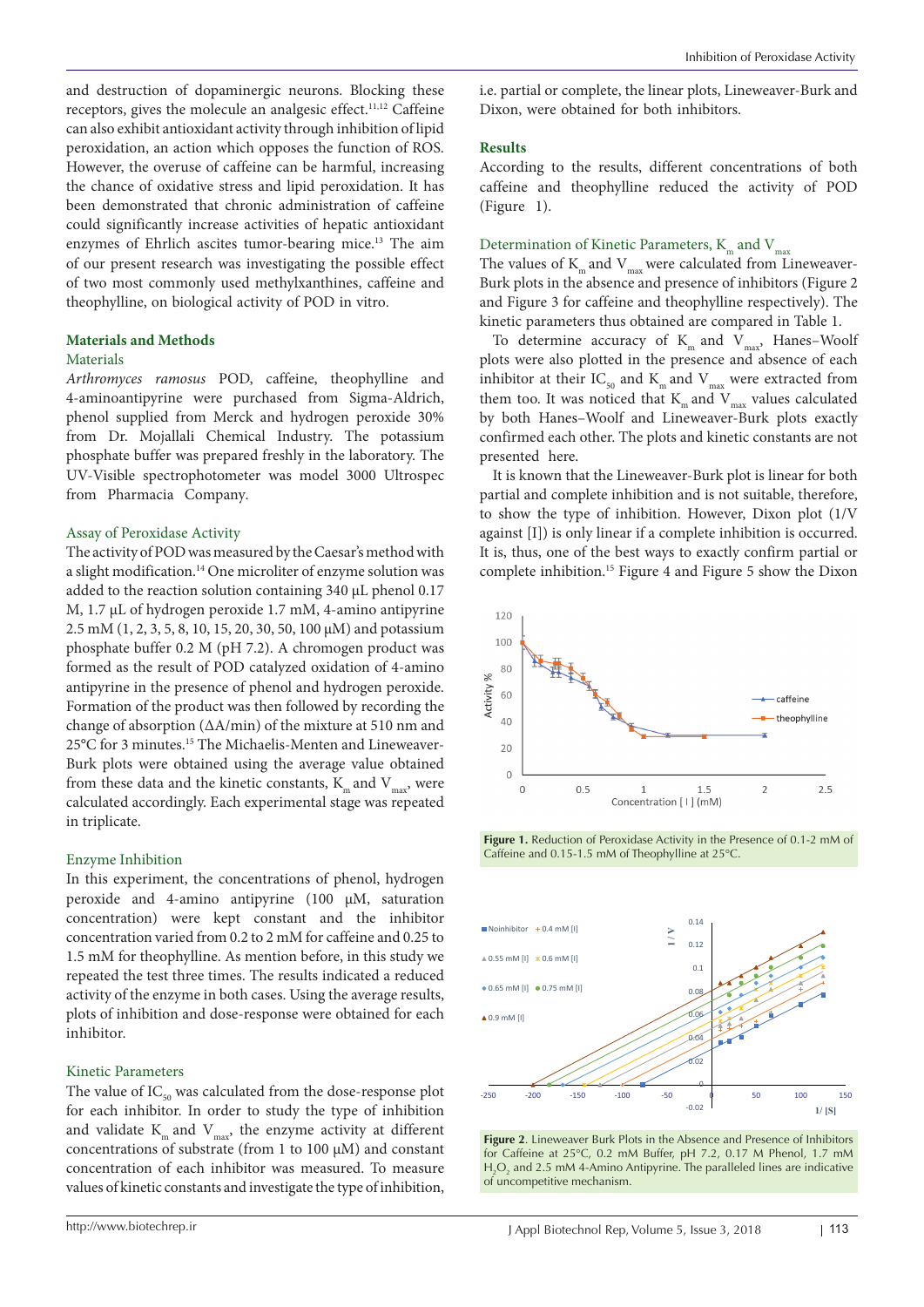

**Figure 3.** Lineweaver Burk Plots in the Absence and Presence of Inhibitors for Theophylline at  $25^{\circ}$ C, 0.2 mM Buffer, pH 7.2, 0.17 M Phenol, 1.7 mM  $H_2O_2$  and 2.5 mM 4-Amino Antipyrine.

plots for caffeine and theophylline respectively. It was found that in both cases the Dixon plots were linear confirming a complete inhibition type by both methylxanthines.

# Determination of  $IC_{50}$  and  $K_i$  values

According to the plots of inhibition (Figure 1) and doseresponse (Figure 6), the value of  $IC_{50}$  was found to be 0.6 mM and 0.55 mM for caffeine and theophylline respectively.

> The value of inhibitor constant,  $K_i$  was obtained from the secondary plots, i.e.  $1/K_{m}$  against [I] for both inhibitors (Figure 7). It is worth remembering that the inhibitory constant  $(K_i)$ and  $IC_{50}$  values of a compound are related to the concentration required to reduce the enzyme activity by half. In other words, the  $K_i$  value reflects the binding affinity and the  $IC_{50}$  is related to the functional strength of the inhibitor. In the case of noncompetitive inhibitors,  $\mathbf{K}_{\text{i}}$  has the same numerical value as the  $IC_{50}$ , while for competitive and uncompetitive inhibition; the  $\rm K_i$  is about half the  $\rm IC_{50}$  's numerical value. However, the small amount of  $K$ <sub>i</sub> indicates a greater binding affinity and require smaller amount of medication to inhibit the activity of the enzyme.<sup>16</sup> As gathered in Table 2, different amounts of  $IC_{50}$ and  $\mathbf{K}_{\text{i}}$  for the selected inhibitors were obtained in the present research.

#### **Discussion**

As stated above, low to moderate concentration of ROS play important roles in a number of cell processes with beneficial effects.17 They can act, for example, as redox messengers in regulation of intracellular signaling. At high concentrations, they can overcome the immune system and cause oxidative stress.<sup>18</sup> The high reactivity of these species can damage



**Figure 4.** Dixon Plots in the Absence and Presence of Inhibitors for Caffeine at 25°C, 0.2 mM Buffer, pH 7.2, 0.17 M Phenol, 1.7 mM  $H_2O_2$  and 2.5 mM 4-Amino Antipyrine.



**Figure 5**. Dixon Plots in the Absence and Presence of Inhibitors for Theophylline at 25°C, 0.2 mM Buffer, pH 7.2, 0.17 M Phenol, 1.7 mM H2O2 and 2.5 mM 4-Amino Antipyrine.

important biological molecules such as proteins, DNA and carbohydrates leading to dangerous consequences such as cancer.19 The body protects the cells against the toxic effects of ROS by neutralizing the excess free radicals.20 POD is an important component of the antioxidant defense system.<sup>14,21</sup> Tea and coffee contain high amounts of methylxanthines such as caffeine and theophylline which, depending on the dose, could have beneficial or destructive effects on various parts of the body.<sup>11,12</sup> In this study we found that caffeine and theophylline, have an inhibitory effect on the POD activity. The kinetic parameters,  $K_m$  and  $V_{\text{max}}$ , extracted from Lineweaver-Burk plots (Table 1) indicated that both compounds followed uncompetitive mechanism of inhibition. On the other hand, according to  $\mathrm{IC}_{_{50}}$  and  $\mathrm{K}_{_{\mathrm{i}}}$  values obtained from dose-response

Table 1. A Comparison of the K<sub>m</sub> and V<sub>max</sub> Values Obtained From Lineweaver-Burk Plots in the Presence of Caffeine and Theophylline

| [Caffeine] (mM)             | $\overline{0}$ | 0.4    | 0.55   | 0.6    | 0.65   | 0.75   | 0.9    |
|-----------------------------|----------------|--------|--------|--------|--------|--------|--------|
| $K_m$ (mM)                  | 0.013          | 0.010  | 0.008  | 0.007  | 0.006  | 0.0055 | 0.005  |
| $V_{\text{max}}$ (µmol/min) | 31.948         | 25.188 | 20.964 | 18.726 | 16.155 | 13.908 | 12.239 |
| [Theophylline] (mM)         | $\Omega$       | 0.4    | 0.5    | 0.55   | 0.6    | 0.7    | 0.8    |
| $K_m$ (mM)                  | 0.013          | 0.010  | 0.009  | 0.008  | 0.007  | 0.006  | 0.005  |
| $V_{max}$ (µmol/min)        | 31.948         | 24.509 | 21.834 | 19.801 | 17.857 | 15.267 | 12.886 |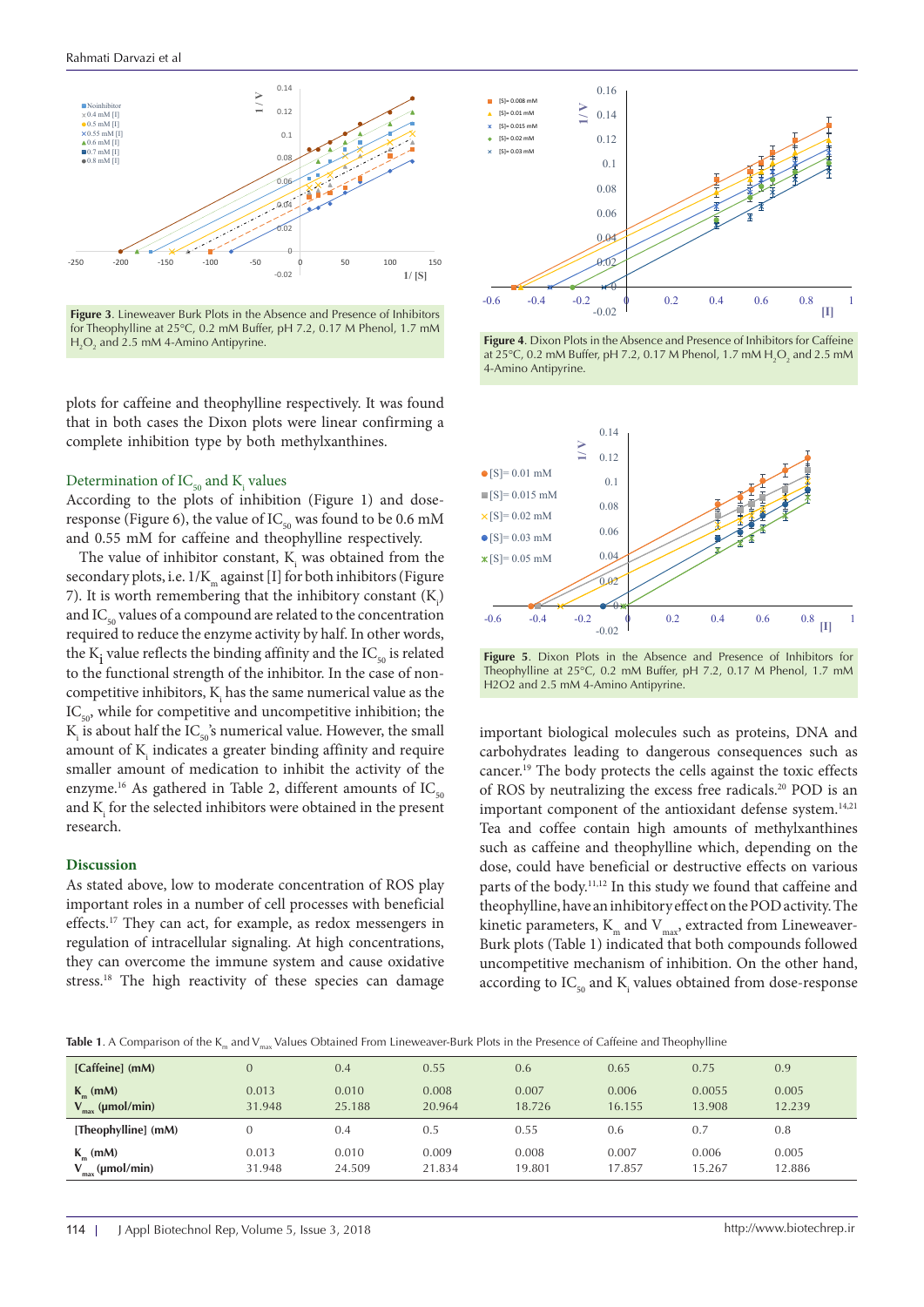

**Figure 6**. The Dose-Response Plot of Peroxidase in Presence of Caffeine and Theophylline at 25°C.



**Figure 7**. Secondary Plot of Peroxidase in the Presence of Inhibitors at 25°C, 0.2 mM Buffer, pH 7.2, 0.17 M Phenol, 1.7 mM H2O2 and 2.5 mM 4-Amino Antipyrine.

**Table 2.** The Value of IC<sub>50</sub> and K<sub>i</sub> for Effect of Caffeine and Theophylline on Peroxidase

| <b>Inhibitor's Name</b> | <b>Chemical Structure</b> | $IC_{50}$ (mM) | $Ki$ (mM) |  |
|-------------------------|---------------------------|----------------|-----------|--|
| Caffeine                | N<br>O                    | 0.60           | 0.081     |  |
| Theophylline            |                           | 0.55           | 0.045     |  |

(Figure 6) and secondary plots (Figure 7) the values of  $\text{IC}_{50}$  and  $\text{K}_{i}$  for theophylline is less than caffeine (Table 2). The different numerical values of  $IC_{50}$  and  $K_i$  confirm the uncompetitive mechanism for the inhibition mechanism in both cases.16 Therefore, inhibition strength and binding tendency to the enzyme-substrate complex for theophylline is more than caffeine. Considering the chemical structures of the selected compounds (Table 2), it can be suggested that higher inhibition strength of theophylline is possibly related

to bulky groups in N1, N3 and N7 positions. Substitution of a bulky group in N1 and N7 positions of purine has an important role in the binding tendency of inhibitors to the enzyme. Therefore, the difference in inhibition could be the result the whole structure of each inhibitor. On the other hand, it is known that in the case of complete inhibition, Dixon plot is linear whereas in partial inhibition the Dixon plot is hyperbolic.<sup>15</sup> Therefore, obtaining the Dixon plots could help to study the type of inhibition. According to our results the Dixon plots for both inhibitors were linear (Figures 4 and 5). We concluded that caffeine and theophylline acted by a complete inhibition type. This type of result was also found by a group of researchers who investigated the effect of caffeine on antioxidant enzymes in mouse liver.22 They reported that caffeine has an inhibitory effect on the enzyme xanthine oxidase and reduces theirs activity significantly.<sup>22</sup> In similar investigations on methylxanthines, activity of xanthine oxidase in milk, lung, heart and brain of mouse has been investigated in the presence of caffeine, theophylline and theobromine.<sup>23</sup> Their results showed that all 3 methylxanthines inhibited the xanthine oxidase activity with competitive mechanism. They also included that based on the  $K_i$  values, theophylline had the highest binding strength to the enzyme with theobromine in the second place followed by caffeine with lowest binding strength to the enzyme.<sup>23</sup> The effect of methylxanthines including pentoxifylline, theophylline and caffeine has also been investigated on other enzymes such as alkaline phosphatase.24 According to results from that study, the tested methylxanthines all reduced the alkaline phosphatase activity by uncompetitive mechanism with theophylline having the highest inhibitory effect.<sup>24</sup> The effect of caffeine on transferase enzymes including GGT, GPT and GOT has been reported.<sup>25</sup> They found that caffeine increased the activity of GOT and GPT but inhibited the activity of GGT competitivlye.<sup>25</sup> Petzer et al have examined the effect of caffeine on the monoamine oxidase.26 They reported that caffeine has an inhibitory effect on the monoamine oxidase activity and the type of inhibition was determined to be competitive.

It is a well-known fact that increasing protective mechanisms in neurons can significantly reduce the damage caused by many types of stress. It has been shown that caffeine increases nicotinamide mononucleotide adenylyl transferases (NMNATs) expression both *in vitro* and *in vivo.*27 As NMNATs is the essential enzyme in biosynthesis of nicotinamide adenine dinucleotide (NAD), the important cofactor in production of many molecular chaperones, its Overexpressing NMNATs can be suggested as a cure for some neurodegenerative disorders.28,29

#### **Conclusions**

Based on the results obtained from our research and considering the previous investigations by others, it is concluded that consumption of methylxanthines such as caffeine and theophylline in excess doses, can disrupt the activity of many important enzymes including POD. Altered POD activity would, in turn, put human body more susceptible to abnormalities such as oxidative stress and